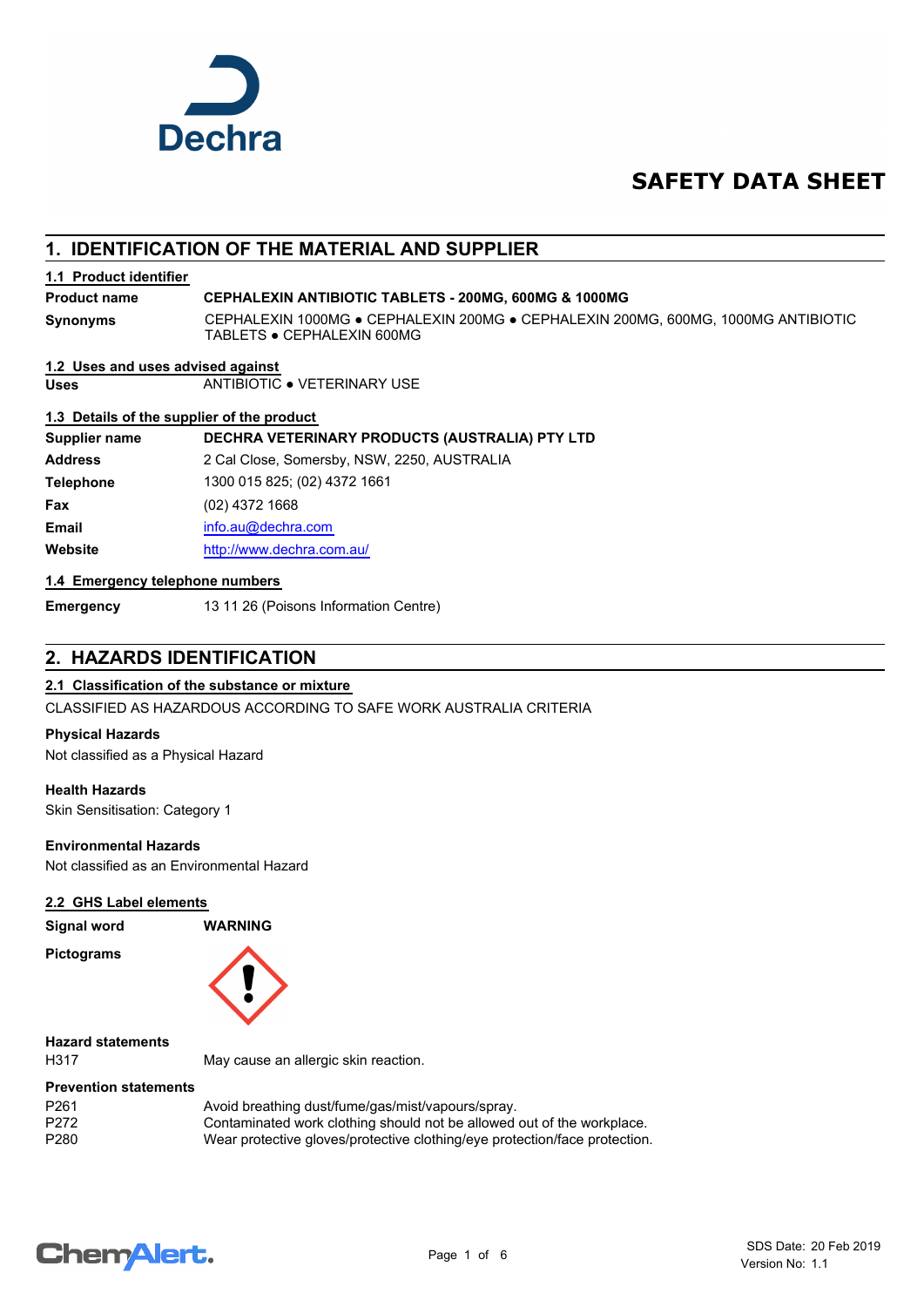## **PRODUCT NAME CEPHALEXIN ANTIBIOTIC TABLETS - 200MG, 600MG & 1000MG**

#### **Response statements**

P302 + P352 IF ON SKIN: Wash with plenty of soap and water. P321 Specific treatment is advised - see first aid instructions.<br>P333 + P313 If skin irritation or rash occurs: Get medical advice/atter P333 + P313 If skin irritation or rash occurs: Get medical advice/attention.<br>P363 If ash contaminated clothing before reuse. Wash contaminated clothing before reuse.

## **Storage statements**

None allocated.

#### **Disposal statements**

P501 Dispose of contents/container in accordance with relevant regulations.

#### **2.3 Other hazards**

No information provided.

# **3. COMPOSITION/ INFORMATION ON INGREDIENTS**

#### **3.1 Substances / Mixtures**

| Ingredient                | <b>CAS Number</b> | <b>EC Number</b> | <b>Content</b> |
|---------------------------|-------------------|------------------|----------------|
| NON HAZARDOUS INGREDIENTS | Not Available     | Not Available    | Remainder      |
| CEPHALEXIN MONOHYDRATE    | 23325-78-2        |                  | <70%           |

## **4. FIRST AID MEASURES**

## **4.1 Description of first aid measures**

| Eye                         | If in eyes, hold eyelids apart and flush continuously with running water. Continue flushing until advised to<br>stop by a Poisons Information Centre, a doctor, or for at least 15 minutes.                 |
|-----------------------------|-------------------------------------------------------------------------------------------------------------------------------------------------------------------------------------------------------------|
| <b>Inhalation</b>           | If inhaled, remove from contaminated area. Apply artificial respiration if not breathing.                                                                                                                   |
| <b>Skin</b>                 | If skin or hair contact occurs, remove contaminated clothing and flush skin and hair with running water.<br>Continue flushing with water until advised to stop by a Poisons Information Centre or a doctor. |
| Ingestion                   | For advice, contact a Poisons Information Centre on 13 11 26 (Australia Wide) or a doctor (at once). If<br>swallowed, do not induce vomiting.                                                               |
| <b>First aid facilities</b> | None allocated.                                                                                                                                                                                             |

#### **4.2 Most important symptoms and effects, both acute and delayed**

See Section 11 for more detailed information on health effects and symptoms.

## **4.3 Immediate medical attention and special treatment needed**

Treatment for any adverse effects should be symptomatic. Cephalexin is widely distributed in body fluids and tissues including pleural, pericardial, peritoneal and synovial fluid. It also crosses the placenta. The blood brain barrier is only significantly crossed in the presence of inflammation.

## **5. FIRE FIGHTING MEASURES**

#### **5.1 Extinguishing media**

Use an extinguishing agent suitable for the surrounding fire.

## **5.2 Special hazards arising from the substance or mixture**

Non flammable. May evolve carbon oxides, sulphur oxides, nitrogen oxides and hydrocarbons when heated to decomposition.

#### **5.3 Advice for firefighters**

Treat as per requirements for surrounding fires. Evacuate area and contact emergency services. Remain upwind and notify those downwind of hazard. Wear full protective equipment including Self Contained Breathing Apparatus (SCBA) when combating fire. Use waterfog to cool intact containers and nearby storage areas.

## **5.4 Hazchem code**

None allocated.

# **ChemAlert.**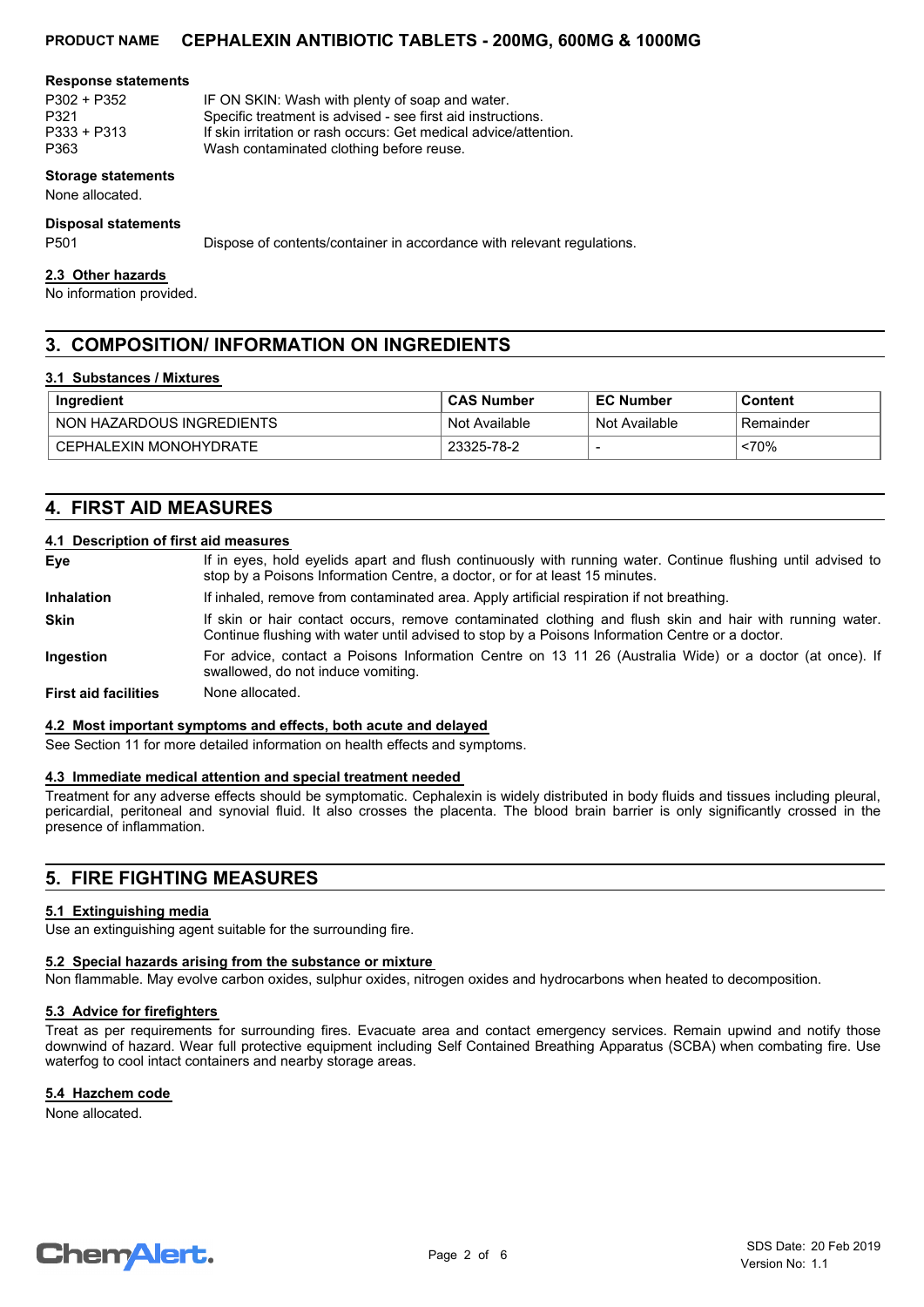# **6. ACCIDENTAL RELEASE MEASURES**

## **6.1 Personal precautions, protective equipment and emergency procedures**

Wear Personal Protective Equipment (PPE) as detailed in section 8 of the SDS.

## **6.2 Environmental precautions**

Prevent product from entering drains and waterways.

## **6.3 Methods of cleaning up**

If spilt, collect and reuse where possible.

#### **6.4 Reference to other sections**

See Sections 8 and 13 for exposure controls and disposal.

# **7. HANDLING AND STORAGE**

## **7.1 Precautions for safe handling**

Before use carefully read the product label. Use of safe work practices are recommended to avoid eye or skin contact and inhalation. Observe good personal hygiene, including washing hands before eating. Prohibit eating, drinking and smoking in contaminated areas.

## **7.2 Conditions for safe storage, including any incompatibilities**

Store in a cool, dry, well marked area, removed from foodstuffs and other drugs. Storage areas and containers should be clearly marked for drug holding, protected from light, freezing or physical damage and tightly sealed when not in use. Keep out of reach of children. Store below 30°C.

## **7.3 Specific end uses**

No information provided.

# **8. EXPOSURE CONTROLS / PERSONAL PROTECTION**

## **8.1 Control parameters**

## **Exposure standards**

No exposure standards have been entered for this product.

#### **Biological limits**

No biological limit values have been entered for this product.

#### **8.2 Exposure controls**

**Engineering controls** Avoid inhalation. Use in well ventilated areas.

#### **PPE**

| Individuals with sensitive skin should consider wearing latex gloves. |
|-----------------------------------------------------------------------|
|                                                                       |
|                                                                       |
|                                                                       |



# **9. PHYSICAL AND CHEMICAL PROPERTIES**

# **9.1 Information on basic physical and chemical properties**

| Appearance           | ROUND OFF-WHITE TABLETS |
|----------------------|-------------------------|
| <b>Odour</b>         | <b>CEPHALEXIN ODOUR</b> |
| <b>Flammability</b>  | <b>NON FLAMMABLE</b>    |
| <b>Flash point</b>   | <b>NOT RELEVANT</b>     |
| <b>Boiling point</b> | <b>NOT AVAILABLE</b>    |
| <b>Melting point</b> | <b>NOT AVAILABLE</b>    |
|                      | <b>NOT AVAILABLE</b>    |

# **ChemAlert.**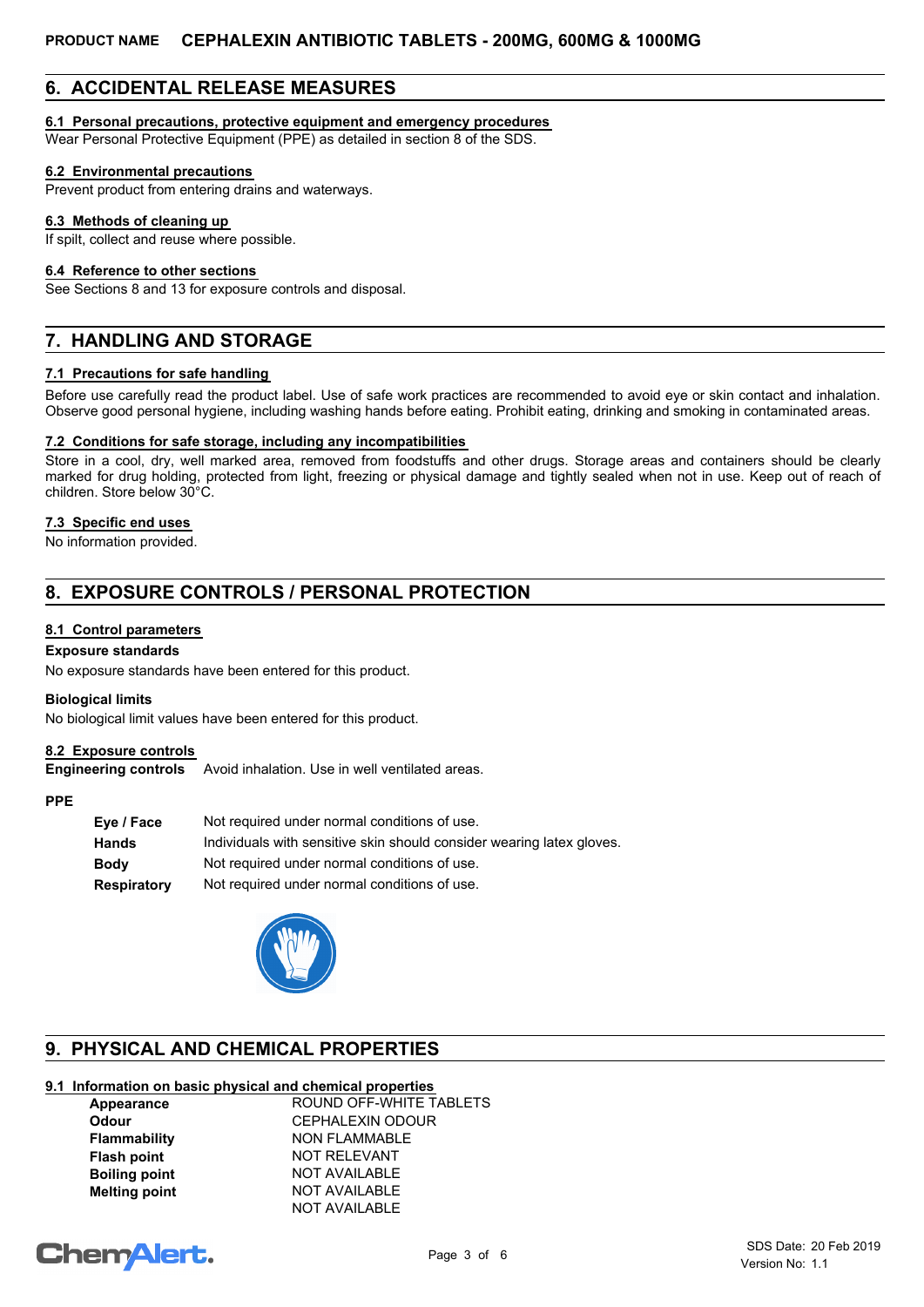## **9.1 Information on basic physical and chemical properties**

| <b>Evaporation rate</b>          |                         |
|----------------------------------|-------------------------|
| рH                               | NOT AVAILABLE           |
| <b>Vapour density</b>            | NOT AVAILABLE           |
| <b>Specific gravity</b>          | <b>NOT AVAILABLE</b>    |
| Solubility (water)               | <b>SLIGHTLY SOLUBLE</b> |
| Vapour pressure                  | NOT AVAILABLE           |
| <b>Upper explosion limit</b>     | NOT REI EVANT           |
| Lower explosion limit            | <b>NOT RELEVANT</b>     |
| <b>Partition coefficient</b>     | <b>NOT AVAILABLE</b>    |
| <b>Autoignition temperature</b>  | NOT AVAILABLE           |
| <b>Decomposition temperature</b> | NOT AVAILABLE           |
| <b>Viscosity</b>                 | <b>NOT AVAILABLE</b>    |
| <b>Explosive properties</b>      | <b>NOT AVAILABLE</b>    |
| <b>Oxidising properties</b>      | <b>NOT AVAILABLE</b>    |
| Odour threshold                  | <b>NOT AVAILABLE</b>    |

## **10. STABILITY AND REACTIVITY**

## **10.1 Reactivity**

Carefully review all information provided in sections 10.2 to 10.6.

#### **10.2 Chemical stability**

Stable under recommended conditions of storage.

#### **10.3 Possibility of hazardous reactions**

Polymerization will not occur.

## **10.4 Conditions to avoid**

Avoid contact with incompatible substances.

#### **10.5 Incompatible materials**

Incompatible with oxidising agents (e.g. hypochlorites).

## **10.6 Hazardous decomposition products**

May evolve carbon oxides and hydrocarbons when heated to decomposition.

# **11. TOXICOLOGICAL INFORMATION**

## **11.1 Information on toxicological effects**

| Acute toxicity                     | This product is used in veterinary applications. Cephalosporins may cause moderate discomfort if swallowed<br>in large quantities. Use safe work practices to avoid eye contact, prolonged skin contact and ingestion. Refer<br>to medical doctor/specialist for advice regarding adverse side effects. |  |  |
|------------------------------------|---------------------------------------------------------------------------------------------------------------------------------------------------------------------------------------------------------------------------------------------------------------------------------------------------------|--|--|
| <b>Skin</b>                        | Contact may result in irritation, redness and rash.                                                                                                                                                                                                                                                     |  |  |
| Eye                                | Contact may result in irritation, lacrimation, pain, redness and conjunctivitis.                                                                                                                                                                                                                        |  |  |
| Sensitisation                      | May cause an allergic skin reaction. This product is not classified as a respiratory sensitiser.                                                                                                                                                                                                        |  |  |
| Mutagenicity                       | Not classified as a mutagen.                                                                                                                                                                                                                                                                            |  |  |
| Carcinogenicity                    | Not classified as a carcinogen.                                                                                                                                                                                                                                                                         |  |  |
| Reproductive                       | Not classified as a reproductive toxin.                                                                                                                                                                                                                                                                 |  |  |
| STOT - single<br>exposure          | Over exposure may result in irritation of the nose and throat, with coughing.                                                                                                                                                                                                                           |  |  |
| <b>STOT - repeated</b><br>exposure | Not classified as causing organ damage from repeated exposure.                                                                                                                                                                                                                                          |  |  |
| Aspiration                         | Not classified as causing aspiration.                                                                                                                                                                                                                                                                   |  |  |
|                                    |                                                                                                                                                                                                                                                                                                         |  |  |

# **12. ECOLOGICAL INFORMATION**

## **12.1 Toxicity**

No information provided.

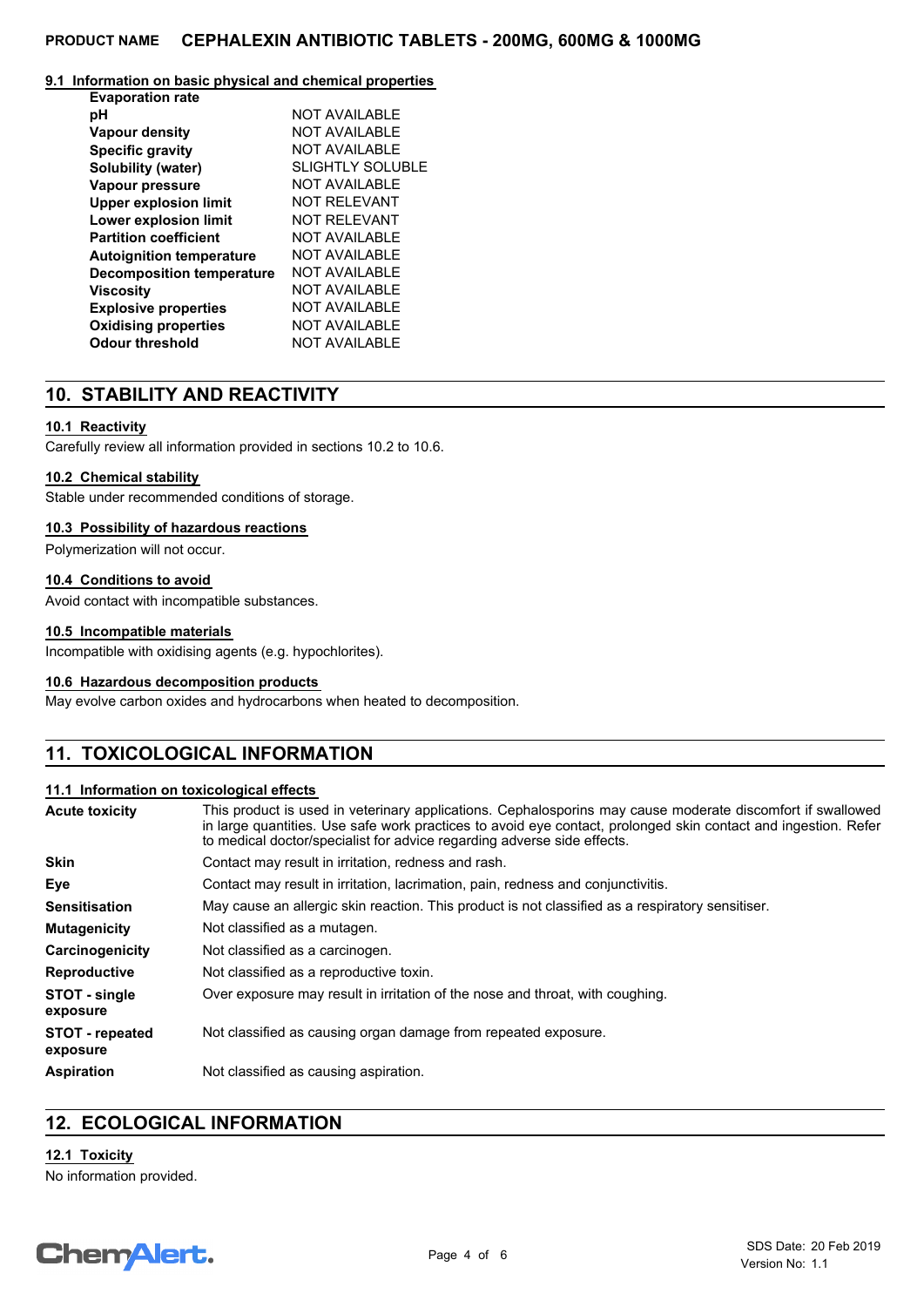## **12.2 Persistence and degradability**

No information provided.

## **12.3 Bioaccumulative potential**

No information provided.

## **12.4 Mobility in soil**

No information provided.

## **12.5 Other adverse effects**

No information provided.

## **13. DISPOSAL CONSIDERATIONS**

#### **13.1 Waste treatment methods**

**Waste disposal**

For small quantities, collect and place in sealable containers. Dispose of, as with other clinical waste, by high temperature incineration (recommended > 1100°C). Burial to landfill may be acceptable, but only at an approved and licensed waste disposal site.

Legislation **Dispose of in accordance with relevant local legislation.** 

# **14. TRANSPORT INFORMATION**

## **NOT CLASSIFIED AS A DANGEROUS GOOD BY THE CRITERIA OF THE ADG CODE, IMDG OR IATA**

|                                     | <b>LAND TRANSPORT (ADG)</b> | <b>SEA TRANSPORT (IMDG / IMO)</b> | AIR TRANSPORT (IATA / ICAO) |
|-------------------------------------|-----------------------------|-----------------------------------|-----------------------------|
| 14.1 UN Number                      | None allocated.             | None allocated.                   | None allocated.             |
| 14.2 Proper<br><b>Shipping Name</b> | None allocated.             | None allocated.                   | None allocated.             |
| 14.3 Transport<br>hazard class      | None allocated.             | None allocated.                   | None allocated.             |
| 14.4 Packing Group                  | None allocated.             | None allocated.                   | None allocated.             |

#### **14.5 Environmental hazards**

No information provided.

#### **14.6 Special precautions for user**

**Hazchem code** None allocated.

# **15. REGULATORY INFORMATION**

## **15.1 Safety, health and environmental regulations/legislation specific for the substance or mixture**

Classified as a Schedule 4 (S4) Standard for the Uniform Scheduling of Medicines and Poisons (SUSMP). **Poison schedule**

Safework Australia criteria is based on the Globally Harmonised System (GHS) of Classification and Labelling of Chemicals. **Classifications**

**AUSTRALIA: AICS (Australian Inventory of Chemical Substances)** All components are listed on AICS, or are exempt. **Inventory listings**

## **16. OTHER INFORMATION**

WORKPLACE CONTROLS AND PRACTICES: Unless a less toxic chemical can be substituted for a hazardous substance, ENGINEERING CONTROLS are the most effective way of reducing exposure. The best protection is to enclose operations and/or provide local exhaust ventilation at the site of chemical release. Isolating operations can also reduce exposure. Using respirators or protective equipment is less effective than the controls mentioned above, but is sometimes necessary. **Additional information**